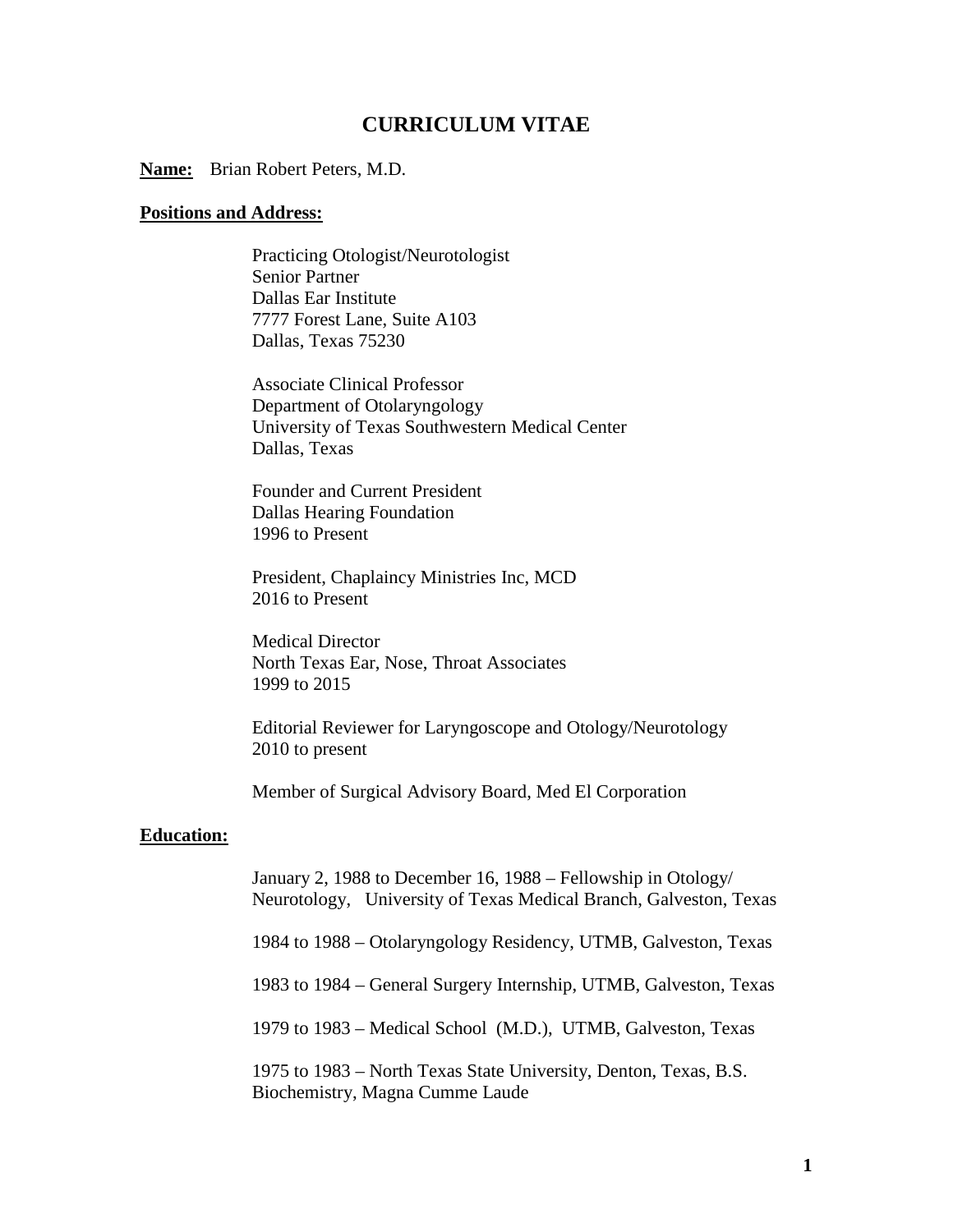## **Membership in Scientific Societies:**

American Academy of Otolaryngology—Head and Neck Surgery American Neurotology Society The Triological Society Texas Medical Association Dallas County Medical Society

## **Board of Certifications:**

October 1988 – American Board of Otolaryngology September 2011- ABOto Neurotology Subspecialty Certification

## **Licensure Information:**

1983: Texas G5473

## **Teaching Responsibilities**

Introduction to Clinical Medicine, Lecturer and Practicum Leader, 1987 to 1988.

Junior Lectures in Otolaryngology, Clinical Core Lecturer, 1987 to 1988.

Department of Otolaryngology UTMB Resident Basic Introductory Course Lecturer, 1987 to 1988.

Department of Otolaryngology UTMB Resident Temporal Bone Course Instructor. 1988.

Laser Surgery and Safety in Otolaryngology Laboratory Instructor, UTMB and Department of Otolaryngology, Galveston, Texas November 1987.

Temporal Bone Dissection Course and Laboratory Instructor UTMB and Department of Otolaryngology, Galveston, Texas April 1988, August 1989.

Endoscopy Conference Laboratory Instructor, UTMB and Department of Otolaryngology, Galveston, Texas June 1988.

Associate Clinical Professor UT Southwestern at Dallas, Resident Teaching at Children's Medical Center and Parkland Memorial Hospital, 1988 to present.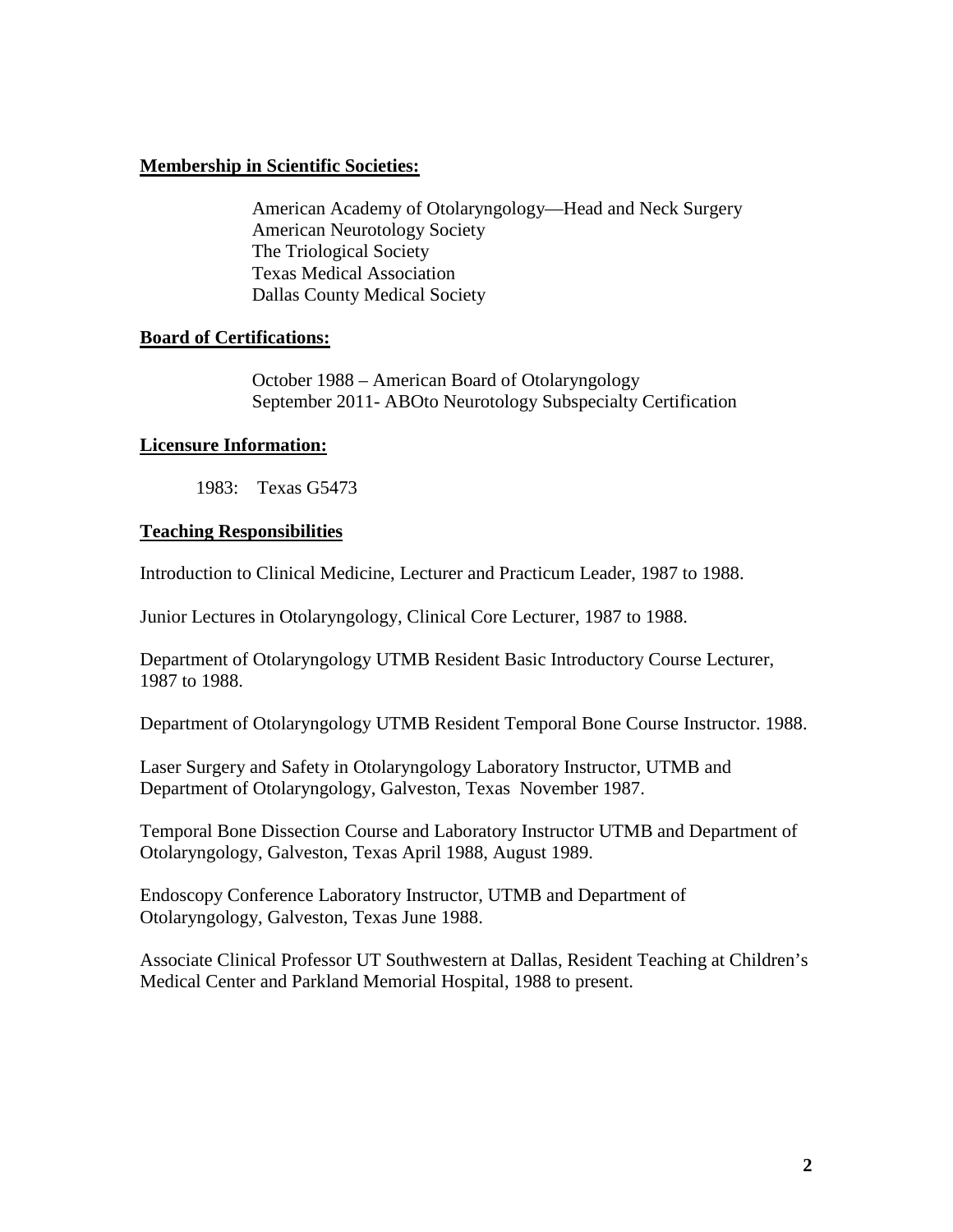#### **Research Activities:**

Interobserver Variation in the Interpretation of Find Needle Aspiration of Head and Neck Masses.

The Use of Autologous Fibrin Tissue Adhesive in Reconstruction of the Incus Long Process in Cats.

A Profile of Thyroid Surgery at The University of Texas Medical Branch: A Retrospective Study.

Cosmetic Otoplasty in a Prison Population.

Nucleus 24 Contour Cochlear Implant Clinical Trial Co-investigator 2000

Symphonix Vibrant Soundbridge Implantable Hearing Aid Clinical Trial Co-investigator 2000

Nucleus 24 Contour Adult Bilateral Cochlear Implantation Clinical Trial Co-investigator 2001

Study of Sequential Bilateral Cochlear Implantation in Children Co-investigator 2002-2003

Medel Simultaneous Bilateral Cochlear Implantation in Adults Co-investigator 2003

Medel Simultaneous Bilateral Cochlear Implantation in Children Co-investigator 2004

Streamlined Cochlear Implant Programming Study Cochlear Corporation Co-investigator 2004

Nucleus Hybrid Cochlear Implant Feasibility and Second Phase Investigation Cochlear Corporation 2004

Bilateral Benefit in Adult Users of the Hi Res 90K Bionic Ear System Advanced Bionics Corporation, Co-investigator 2005-2006

Development of Auditory Skills in Young Deaf Children with Bilateral Cochlear Implants, Advanced Bionics Corporation, Co-investigator, 2007

Evaluation of an Alternative Fixation Method for the Nucleus 5 Cochlear Implant Cochlear Americas, 2010-2011

Safety and Efficacy of the Cochlear Nucleus CI422 Cochlear Implant in Adults Cochlear Americas 2014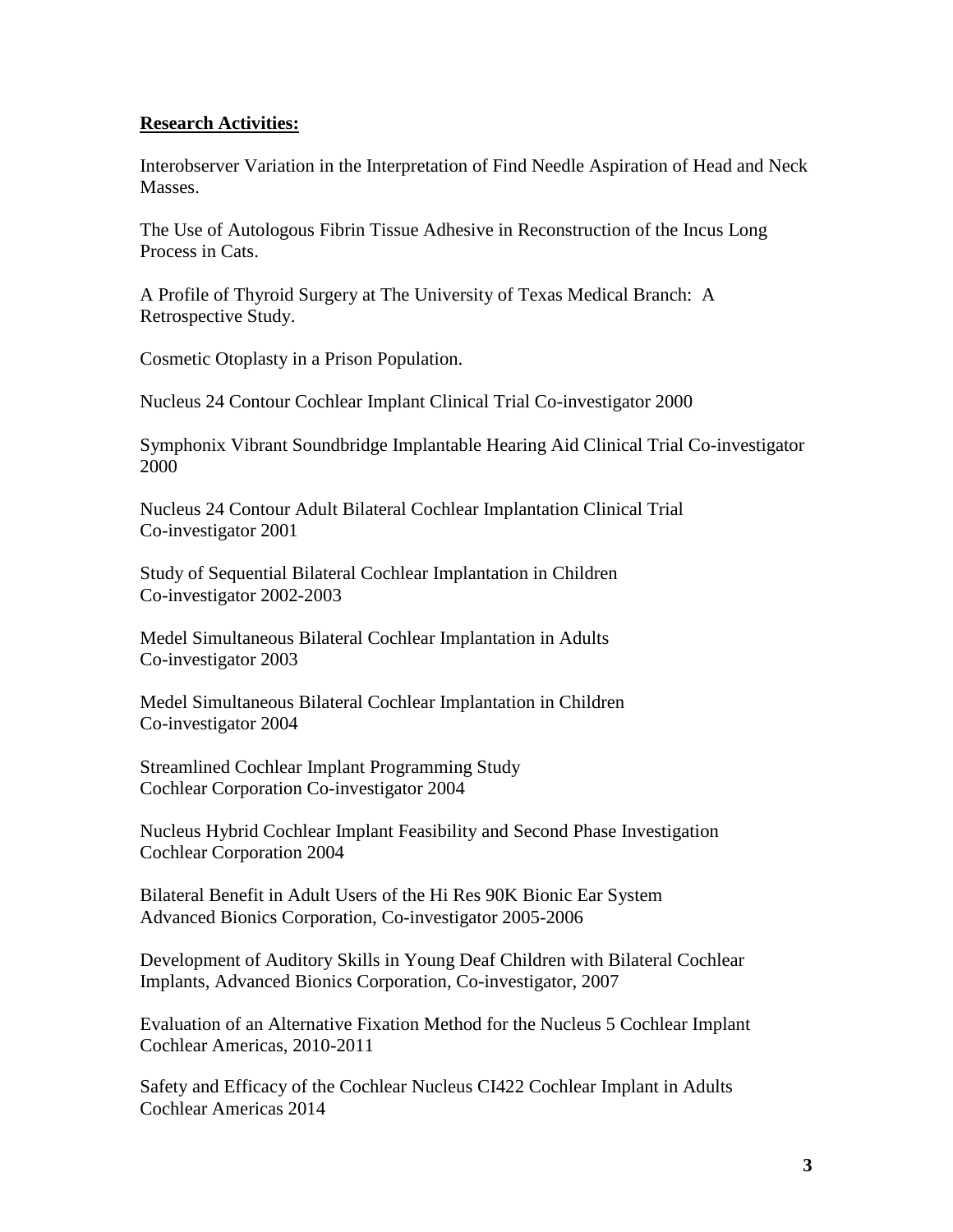A prospective, randomized, double blind, placebo-controlled, multicenter, phase 3 efficacy and safety study of oto-104 given as a single intratympanic injection in subjects with unilateral meniere's disease, 2016-2017.

Implantation with the Cochlear Nucleus® CI532 Implant Early Experience Study, 2016.

Clincal Evaluation of the Cochlear Nucleus CI532 Cochlear Implant in Adults, 2017.

## **Publications;**

Peters BR, Maddox HE, Batsakis JG: Pleomorphic Adenoma of the Middle Ear and Mastoid with Posterior Fossa Extension. Arch Otolaryngol Head Neck Surg 1988; 114: 676-678.

Calhoun KH, Stiernberg CM, Quinn FB, Peters BR: Magnet Extraction of a Frontal Sinus Foreign Body. Otolaryngol Head Neck Surg. 1988 July;99:76-78.

Peters BR, Schnadig VJ, Zaharopoulos P, Des Jardins L, Hokanson JA, Stiernberg CM, Quinn FB: Interobserver Variation in the Interpretation of Fine Needle Aspiration of Head and Neck Masses. Archives of Otolaryngol Head and Neck Surg. 1989; 115: 1438  $-1442.$ 

Peters BR, Strunk CL, Fulmer RP: The Use of Autologous Fibrin Tissue Adhesive for Ossicular Reconstruction in Cats. The American Journal of Otology 1992 November; 13:540-543.

Peters BR; Rationale for Studying Bilateral Cochlear Implantation in Children. Contact 2003:Vol 17,Number 3:12-16.

Litovsky RY, Parkinson A, Arcaroli J, Peters BR, Lake J, Johnstone P, Yu G; Bilateral Cochlear Implants in Adults and Children. Archives of Otolaryngol Head and Neck Surg. 2004;130: 648-655.

Peters BR, Litovsky R, Lake J, Parkinson A; Sequential Bilateral Cochlear Implantation in Children. Cochlear Implants: International Congress Series. November 2004: 462-465.

Peters BR, Lake J; HiRes Benefit in a Bilaterally Implanted Adult. Auditory Research Bulletin, Biennial Edition 2005. Advanced Bionics Corporation 2005:150-151.

Peters BR. Rationale for Bilateral Cochlear Implantation in Children and Adults. Cochlear Corporation Publication. January 2006:1-8.

Litovsky R, Johnstone P, Godar S, Peters B, Lake J. Bilateral Cochlear Implants in Children: Localization Acuity Meaured with Minimum Audible Angle. Ear and Hearing 2006;27;1-17.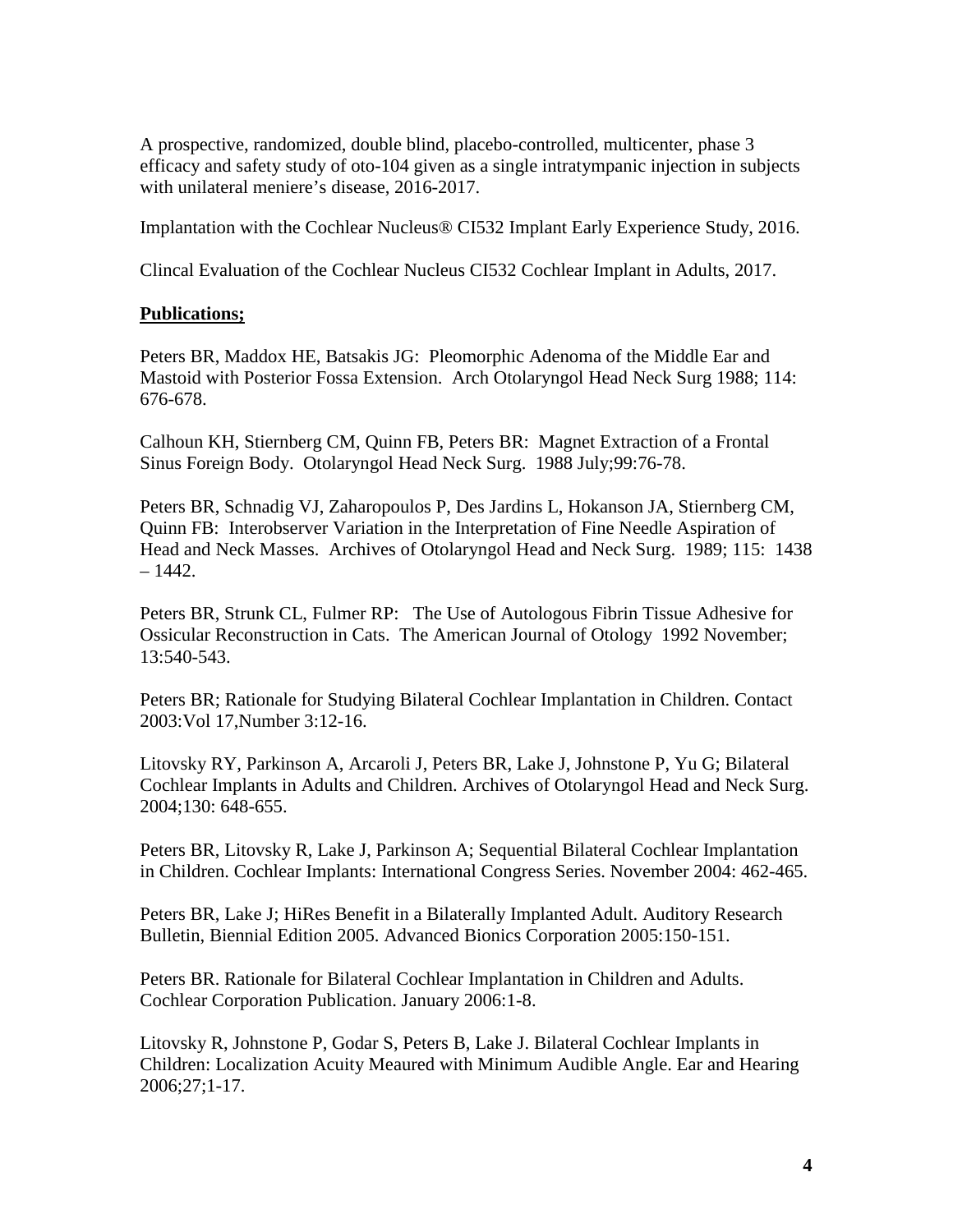Balkany T, Hodges A, Peters B, et al. Nucleus Freedom North American Clinical Trial. [Otolaryngol Head Neck Surg.](javascript:AL_get(this,%20) 2007 May;136(5):757-62

Peters B, Litovsky R, Parkinson A, Lake J. Importance of Age and Post-Implantation Experience on Speech Perception Measures in Children with Sequential Bilateral Cochlear Implants. Otology& Neurotology 2007, August; 28:649-657.

Peters B. Rationale for Bilateral Cochlear Implantation in Children and Adults. Otology Japan 17(5):603-613, 2007.

Peters B. Pediatric Cochlear Implantation. Pediatric Society of Greater Dallas Quarterly Newsletter, 4<sup>th</sup> Quarter, October 2007.

Balkany T, Peters B, et al. William House Cochlear Implant Study Group Position Statement on Bilateral Cochlear Implants. Otology & Neurotology 2008, February; 29:107-108.

Loizou P, Litovsky R, Peters B, et al. Speech Recognition by Bilateral Cochlear Implant Users in a Cocktail Party Setting. Journal of Acoustical Society of America 2009, 125(1), 372-383.

Peters B, Wyss J, Manrique M. Worldwide Trends in Bilateral Cochlear Implantation. Laryngoscope Supplement, May 2010, Vol 120, Issue 5.

Peters B. Large Vestibular Aqueduct Syndrome. Chapter in "Pediatric Audiology Casebook," editors Jane Madell and Carol Flexer. Theime Publishing, March 2011.

Peters B. Bilateral Cochlear Implantation. Chapter 11in "Cochlear Implants and Other Implantable Hearing Devices," Editor Michael Ruckenstein, Plural Publishing February 2012.

Wolfe J, Peters B, et al. Evaluation of Speech Recognition of Cochlear Implant Recipients Using a Personal Digital Adaptive Radio Frequency System. J Am Acad Audiol 24:714–724 (2013)

Page J, Peters B. Hearing Loss Caused by Surgical Antiseptic in the Setting of an Unknown Tympanic Perforation. Otology Neurotology Volume 36, 2016.

#### **Presentations:**

Peters BR, Clark WH. A Profile of Thyroid Surgery at the University of Texas Medical Branch: A Retrospective Study. Department of Otolaryngology Residents Research Day, Galveston, Texas, June 1985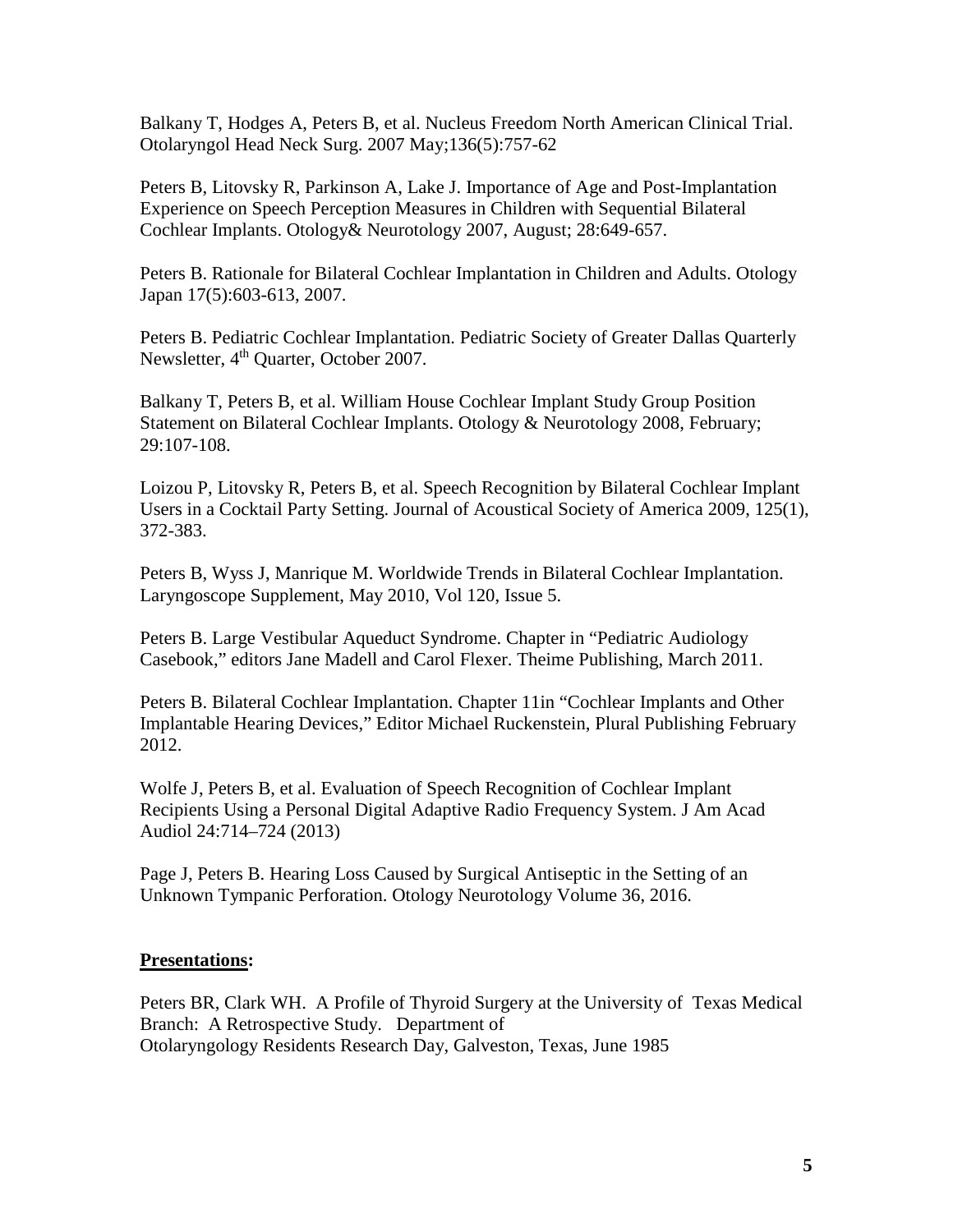Peters BR, Schnadig VJ, Zaharopoulos P, Des Jardins L, Hokanson JA, Stiernberg CM, Quinn FB. Interobserver Variation in the Interpretation of Fine Needle Aspiration Biopsy of Head and Neck Masses: Initial Report. Department of Otolaryngology Residents Research Day, Galveston, Texas June 1986

Peters BR, Schnadiz VJ, Zaharopoulos P, Des Jardins L, Hokanson JA, Stiernberg CM, Quinn FB. Interobserver Variation in the Interpretation of Fine Needle Aspiration Biopsy of Head and Neck Masses. Southern Section of the Triologic Society Meeting Santa Fe, New Mexico January 1987

Peters BR, Schnadig VJ, Zaharopoulos P, Des Jardins L, Hokanson JA, Stiernberg CM, Quinn FB. Interobserver Variation in the Interpretation Fine Needle Aspiration Biopsy of Head and Neck Masses. Department of Otolaryngology Residents Research Day, Galveston, Texas, June 1987

Peters BR. Otoplasty Experience in a Prison Population. American Academy of Facial Plastics and Reconstructive Surgery, Birmingham, Alabama, January 1988

Peters BR. Ossicular Chain Reconstruction Temporal Bone Dissection Course UTMB and Department of Otolaryngology, Galveston, Texas, April 1988, August 1988, and August 1989

Peters BR, Strunk CL, Fulmer RP. The Use of Autologous Fibrin Tissue Adhesive In Reconstruction of the Incus Long Process in Cats. Department of Otolaryngology Residents Research Day, Galveston, Texas, June 1988

Peters BR, et al. Interobserver Variation in the Interpretation of Fine Needle Aspiration Biopsy of Head and Neck Masses. Management of Early Head and Neck Cancer, UTMB and the Department of Otolaryngology, Galveston, Texas, June 1989

Peters BR, Strunk CL, Fulmer RP. The Use of Autologous Fibrin Tissue Adhesive for Ossicular Reconstruction in Cats. American Academy of Otolaryngology Head and Neck Surgery Annual Meeting, San Diego, California, September 1990

Peters BR, Strunk CL, Fulmer RP. The Use of Autologous Fibrin Tissue Adhesive for Ossicular Reconstruction in Cats. Dallas Academy of Otolaryngology February 1991

Peters BR. Ototopical Therapy. North Texas Ear, Nose, Throat Associates Guest Lecture, September 17, 1998

Peters, BR. Update on Cochlear Implantation. North Texas Ear, Nose, Throat Associates Guest Lecture, January 21, 1999

Peters BR, Lake J, Lianos L. Vestibular Effects of Bilateral Cochlear Implantation in Adults. CI 2002 Manchester, England September 2002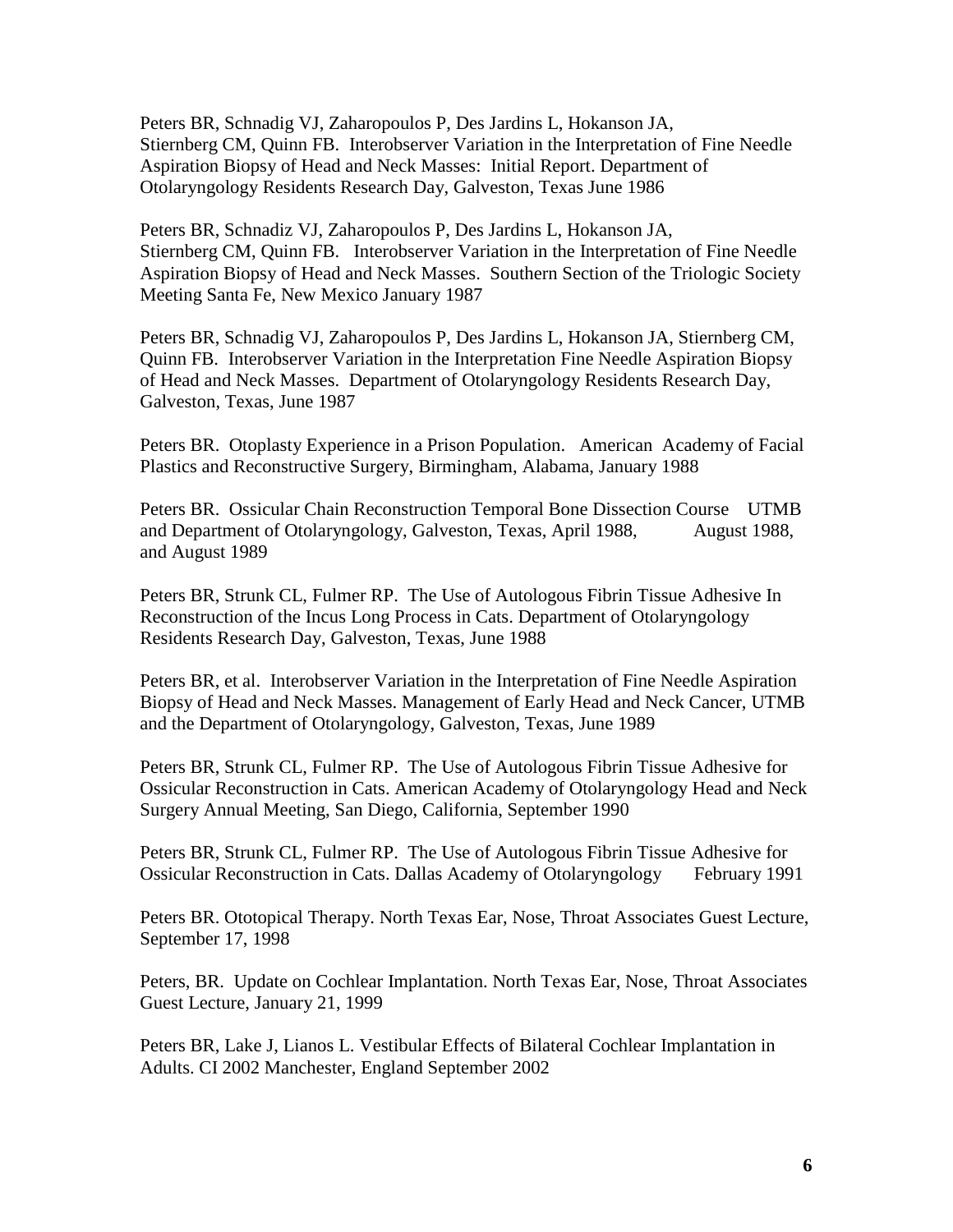Staller S, Arcaroli J, Peters B, et al. Bilateral Cochlear Implantation in Adults: US Multicenter Study CI2002 Manchester, England, September 2002

Litovsky R, Peters BR, Lake J, Parkinson A. Sequential Bilateral Cochlear Implantation in Children. CI2002 Manchester, England September 2002

Litovsky R, Peters BR, Lake J, Parkinson A. Binaural Cochlear Implants in Children: Effect of Experience. VIII International Cochlear Implant Conference, Indianapolis, Indiana. May 2004.

Buchman C, Pilsbury H, Peters B. et al. Vestibular Effects of Bilateral Cochlear Implantation. VIII International Cochlear Implant Conference, Indianapolis, Indiana. May 2004.

Peters B, Litovsky R, Lake J, Parkinson A. Sequential Bilateral Cochlear Implantation in Children. VIII International Cochlear Implant Conference, Indianapolis, Indiana. May 2004.

Lake J, Peters B, Buchman C, et al. Subjective Benefit in the Medel US Multicenter Adult Bilateral Study. VIII International Cochlear Implant Conference, Indianapolis, Indiana. May 2004.

Peters B, Lake J, Daniel L, Spicer D. Bilateral Cochlear Implantation Symposium 10<sup>th</sup> Symposium on Cochlear Implants in Children, Dallas, Texas March 2005.

Peters B, Litovsky R, Lake J, Parkinson A. Sequential Bilateral Cochlear Implantation in Children. 10<sup>th</sup> Symposium on Cochlear Implants in Children, Dallas, Texas March 2005.

Peters B. Recognition and Treatment of Hearing Loss in Children. TMA TexMed 2005, May 2005.

Peters B, Lake J. Bilateral Cochlear Implantation in Children and Adults. Medel New Centers Meeting. Austria, December 2005.

Peters B. Bilateral Cochlear Implantation in Children and Adults. Cochlear Celebration, Orlando, Florida, January 2006.

Peters B, Litovsky R, Parkinson A, Lake J. Importance of Age and Post-Implantation Experience on Speech Performance in Children with Sequential Bilateral Cochlear Implants. Combined Otolaryngologic Spring Meeting. May 2006.

Peters B. Bilateral Cochlear Implants: Dallas Otolaryngology Experience. Advanced Bionics Investigator Meeting, May 2006.

Peters B. Diagnosis and Treatment of Deafness in Children. Pediatric Grand Rounds, Medical City Dallas Hospital. November 28, 2006.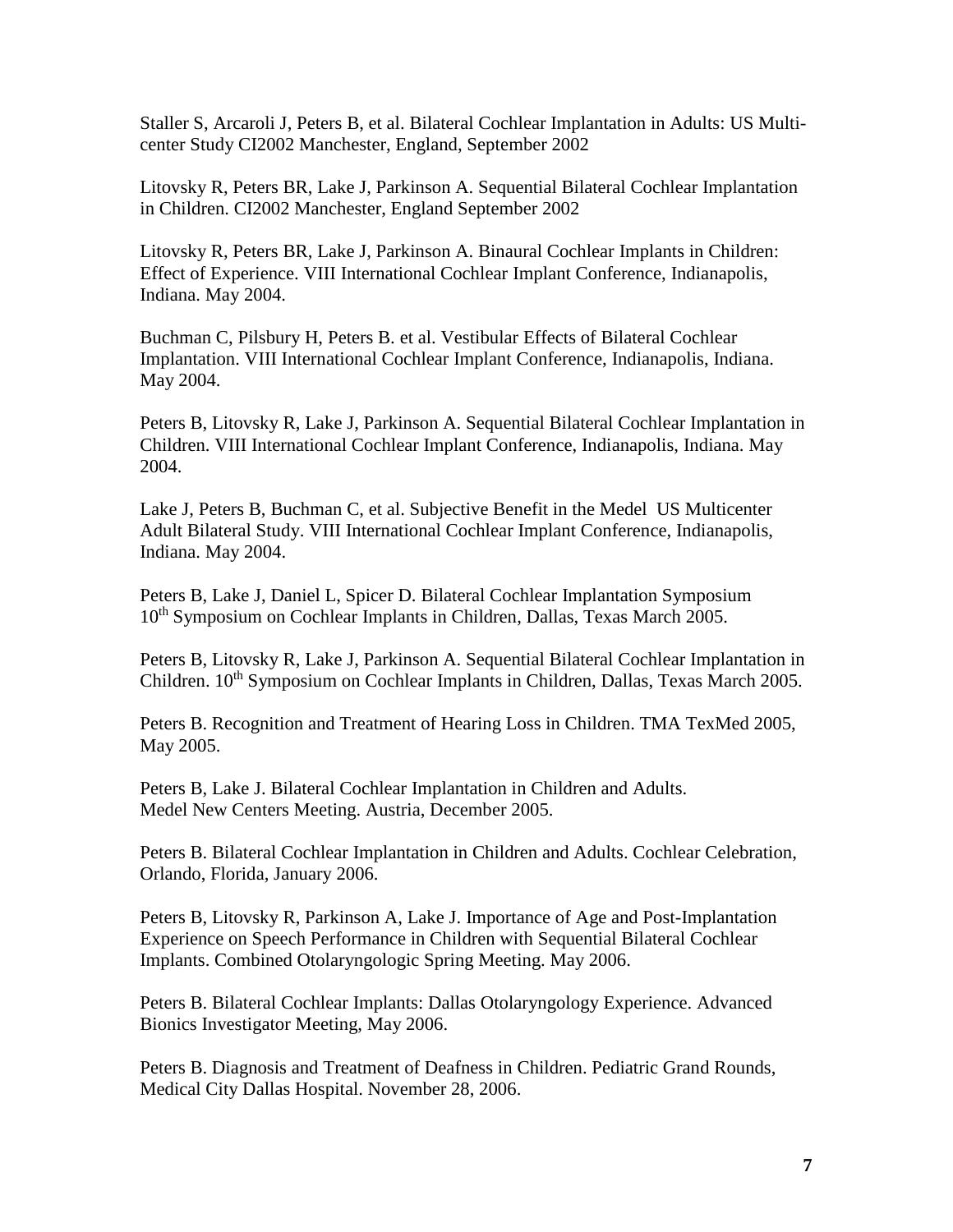Peters B. Bilateral Cochlear Implantation in Children and Adults. Cochlear Celebration, San Antonio, Texas, February 2007.

Peters B. Master of Ceremonies, Bilateral Best Practices Symposium. Charlotte, North Carolina, April 10, 2007.

Peters B. Counseling and Considerations, Bilateral Best Practices Symposium. Charlotte, North Carolina, April 10, 2007.

Peters B. Development of Candidacy Criteria for Bilateral Cochlear implantation. Partners in Science Symposium, Charlotte, North Carolina, April 13, 2007.

Peters B. Prospective Evaluation of Bilateral Cochlear Implant Performance in Young Deaf Children: Study Design Considerations. CI 2007, Charlotte, North Carolina, April 13, 2007.

Martin K, Peters B, et al. Central Auditory System Plasticity in Children with Bilateral Cochlear Implants. CI 2007, Charlotte, North Carolina, April 14, 2007.

Peters B. Bilateral Cochlear Implantation in Children. Invited guest lecturer, The 17th Conference of Otological Society of Japan, Fukuoka, Japan, October 18,2007.

Peters B. Two Ears Are Better Than One- Panel. Served as Moderator. CI 2008, San Diego, California, April 11, 2008.

Peters B, Parkinson A, Lianos L. Long Term Wearing Patterns and Speech Perception Performance in Bilateral Sequentially Implanted Older Children. CI 2008, San Diego, California, April 11, 2008.

Peters B. Cochlear Implantation in Children and Adults. Cochlear Celebration, Los Angeles, California, March 28, 2009.

Peters B. Bilateral Cochlear Implantation in Adults and Children: Rationale, Candidacy Criteria, and Future Concepts. Advanced Instructional Session, Audiology Now, AAA, San Diego, California, April 16, 2010.

Peters B, Wasserman R. Cochlear Implantation in Adenosine Deaminase-deficient Severe Combined Immunodeficiency. CI 2012, Baltimore, Maryland, May 2012.

Wasserman R, Peters B. Normalized Hearing and Improved Speech Discrimination Following Cochlear Implant in an ADA-SCID Patient. Clinical Immunology Society Annual Meeting, Chicago, Illinois, May 2012.

Daniel L, Peters B, Winter M. Cochlear Implantation or Auditory Brainstem Implantation: Three Pediatric Cases. CI 2013, Washington DC, October 2013.